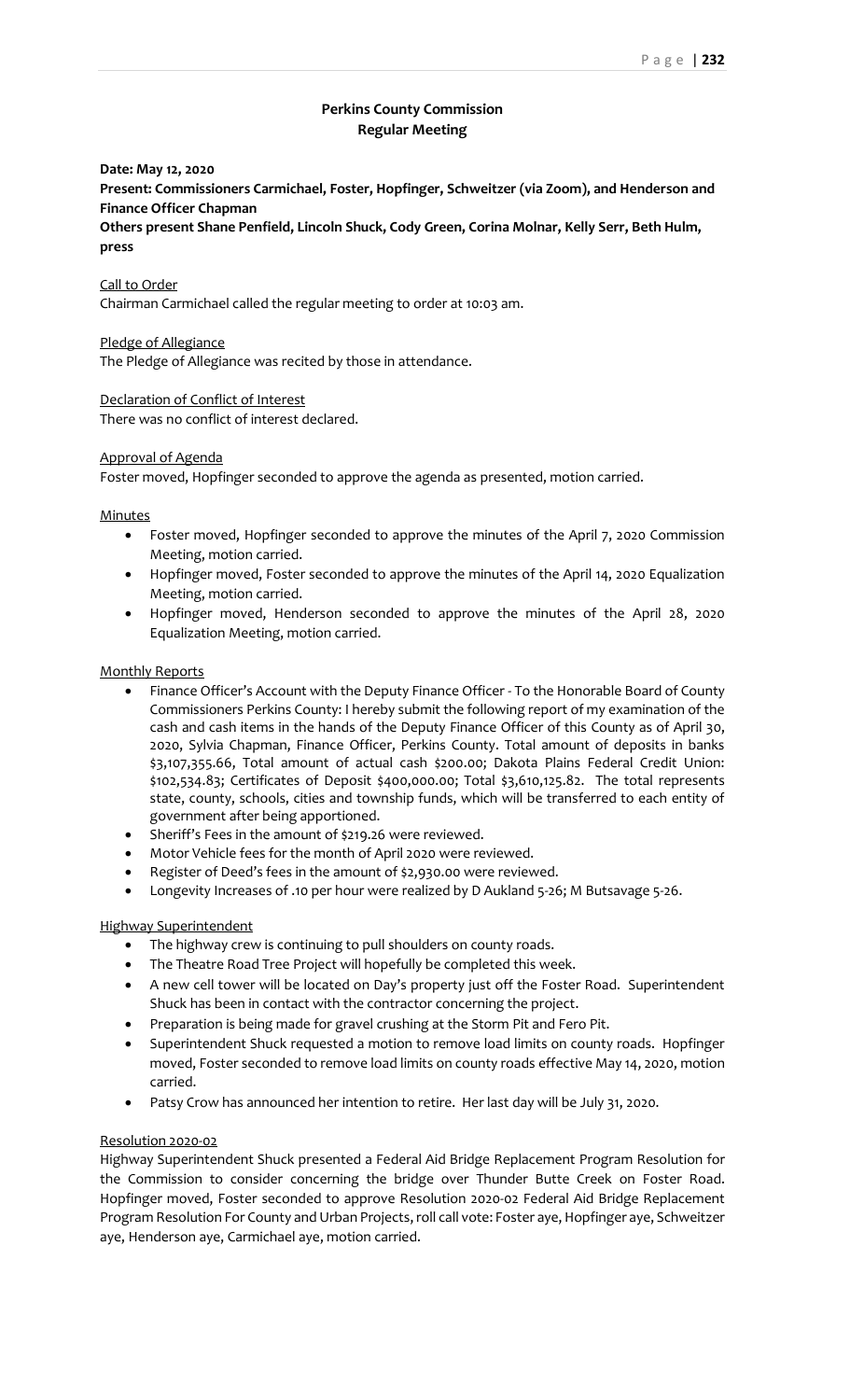# *Resolution 2020-02 FEDERAL AID BRIDGE REPLACEMENT PROGRAM RESOLUTION FOR COUNTY AND URBAN PROJECTS*

*WHEREAS, Perkins County desires the replacement of the bridge hereinafter described:*

*STRUCTURE NUMBER AND LOCATION: 53-399-414 15.9 E & 12.4 S of Bison, SD on Foster Rd over Thunder Butte Creek*

# *LIST OF CURRENT LANDOWNERS ADJACENT TO THE PROJECT (NAMES & ADDRESSES): Jed Seim, 19512 Foster Rd, Meadow, SD 57644*

*AND WHEREAS, Perkins County is obligated and hereby agrees to provide proper maintenance as required by the Federal Highway Act as amended and supplemented thereto for project after construction is completed and to regulate or cause to be regulated the installation of utility facilities within the limits of the right-of-way of the proposed project in accordance with State and Federal requirements.*

*AND WHEREAS, Perkins County is obligated and hereby agrees to reimburse the State for all costs not reimbursable with Bridge Replacement Funds.*

*AND WHEREAS, the bridge is in need of replacement for the following reasons: 1. The condition rating is Substructure - 3.*

*2. The bridge is not located on a County or Township designated No Maintenance or Minimum Maintenance Road.*

*3. The bridge is located on a Federal Aid Route \_\_\_\_\_, a school bus route \_\_\_\_\_\_,* 

 *a mail route \_\_X , a field to farm to market route \_\_X , a lake or recreation access*  route \_\_\_\_, or other (please specify)

*4. The load carrying capacity of the existing bridge can \_\_X\_\_ or cannot be improved to carry legal loads by rehabilitation of the existing bridge.*

#### *NOW THEREFORE BE IT RESOLVED:*

*That the South Dakota Department of Transportation be and hereby is authorized and requested to program for construction, in accordance with the "Local Roads Plan" and the State's "Standard Specifications for Roads and Bridges," the bridge replacement project at the above described location. Items to be handled by State forces with Federal Participation will include hydraulic study review, foundations investigation (if necessary), plan reviews, and construction administration.*

*Estimated Cost of Project Including Engineering: \$ 1,000,940 Federal Share (81.95%): \$ 820,270 Local Share (18.05%): \$ 180,670*

#### Resolution 2020-03

Highway Superintendent Shuck presented a Federal Aid Bridge Replacement Program Resolution for the Commission to consider concerning the bridge over Mud Creek on Cedar Canyon Road. Foster moved, seconded to approve Resolution 2020-03 Federal Aid Bridge Replacement Program Resolution For County and Urban Projects, roll call vote: Foster aye, Hopfinger aye, Schweitzer aye, Henderson aye, Carmichael aye, motion carried.

# *Resolution 2020-03 FEDERAL AID BRIDGE REPLACEMENT PROGRAM RESOLUTION FOR COUNTY AND URBAN PROJECTS*

*WHEREAS, Perkins County desires the replacement of the bridge hereinafter described:*

*STRUCTURE NUMBER AND LOCATION: 53-120-537 12.0 W & 25.7 S of Bison, SD on Cedar Canyon Road over Mud Creek LIST OF CURRENT LANDOWNERS ADJACENT TO THE PROJECT (NAMES & ADDRESSES):*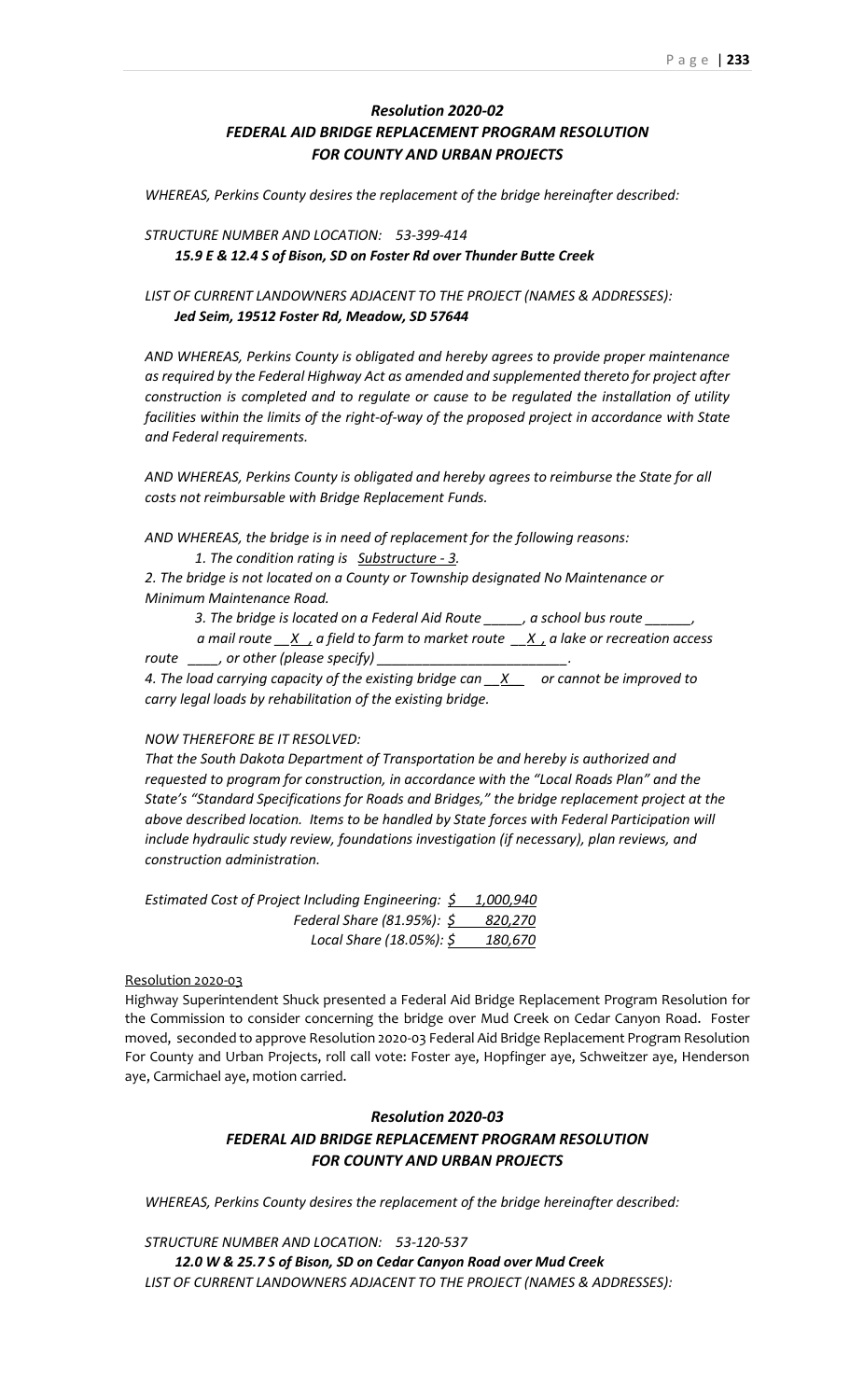# *Richard Johnson, 15454 Cedar Canyon Rd, Faith, SD 57626 LuVerne Anders, 16767 Moreau River Rd, Faith, SD 57626*

AND WHEREAS, Perkins County is obligated and hereby agrees to provide proper maintenance as required by the Federal Highway Act as amended and supplemented thereto for project after construction is completed and to regulate or cause to be regulated the installation of utility facilities within the limits of the right-of-way of the proposed project in accordance with State and Federal requirements.

AND WHEREAS, Perkins County is obligated and hereby agrees to reimburse the State for all costs not reimbursable with Bridge Replacement Funds.

AND WHEREAS, the bridge is in need of replacement for the following reasons:

1. The condition rating is Substructure - 3.

2. The bridge is not located on a County or Township designated No Maintenance or Minimum Maintenance Road.

3. The bridge is located on a Federal Aid Route \_\_\_\_\_, a school bus route \_\_\_\_\_\_,

a mail route  $\underline{X}$ , a field to farm to market route  $\underline{X}$ , a lake or recreation access route \_\_\_\_, or other (please specify)

4. The load carrying capacity of the existing bridge can  $X$  or cannot be improved to carry legal loads by rehabilitation of the existing bridge.

# NOW THEREFORE BE IT RESOLVED:

That the South Dakota Department of Transportation be and hereby is authorized and requested to program for construction, in accordance with the "Local Roads Plan" and the State's "Standard Specifications for Roads and Bridges," the bridge replacement project at the above described location. Items to be handled by State forces with Federal Participation will include hydraulic study review, foundations investigation (if necessary), plan reviews, and construction administration.

| Estimated Cost of Project Including Engineering: \$455,000 |  |
|------------------------------------------------------------|--|
| Federal Share (81.95%): \$ 372,872                         |  |
| Local Share (18.05%): \$ 82,128                            |  |

## Executive Session

Foster moved, Carmichael seconded to declare Executive Session at 10:23 am, motion carried. Chairman Carmichael declared the Commission back in Open Session at 10:55 am.

## DOE Corina Molnar

- DOE Corina Molnar requested an Executive Session to discuss personnel. Henderson moved, Foster seconded to declare Executive Session at 10:57 am. Chairman Carmichael declared the Commission back in Open Session at 11:26 am.
- Foster moved, Hopfinger seconded to authorize Corina Molnar to advertise for up to two positions in the Director of Equalization Office, motion carried.
- Discussion was held concerning the Physical Review by the DOE personnel for the Summer of 2020. Exterior reviews are possible but interior reviews could present a problem with the need to follow the SD DOH recommendations on social distancing. The possibility of obtaining information by phone was discussed. DOE Molnar offered to obtain pricing from an appraisal company due to lack of personnel and the restrictions due to COVID-19 restrictions.

## Liquor License Motion Amended

Finance Officer Chapman relayed that the Liquor License motion from the April 7<sup>th</sup> meeting should have been for the Bison Country Club, rather than the Lemmon Country Club. Henderson moved, Foster seconded to amend the motion to read: Foster moved, Schweitzer seconded to approve the renewal of the Lemmon Bison Country Club Retail On-Sale Liquor License RL-5825, roll call vote: all ayes, motion carried.

## LemmonMade Abatement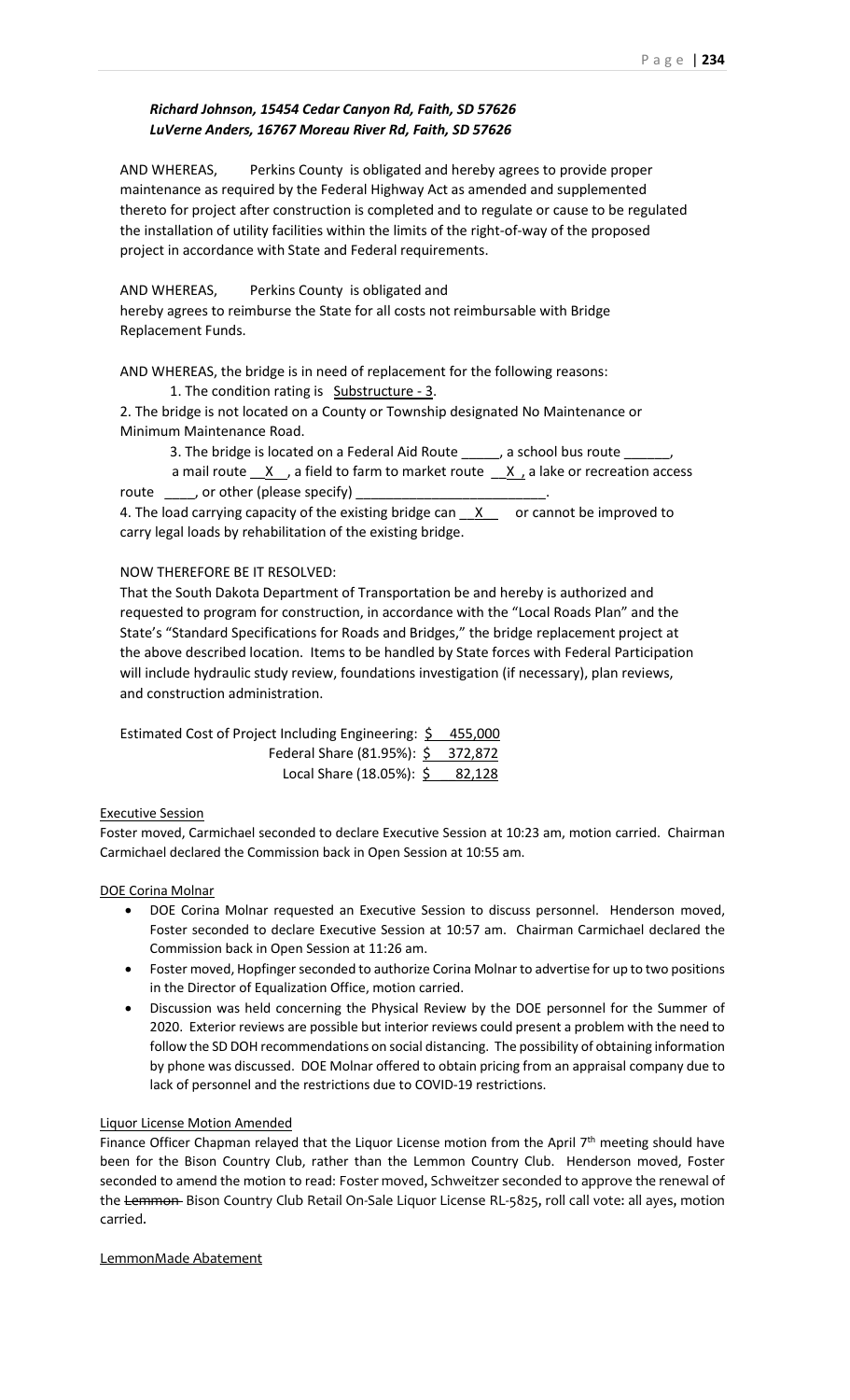LemmonMade submitted an abatement form for the abatement on his 2019 payable 2020 taxes. The valuation failed to reflect his discretionary amount. Foster moved, Henderson seconded to approve the abatement on The Ginther Addition Lot 1 Located in the ENE S30-T23-R16 in the amount of \$2,967.20, all ayes, motion carried.

#### Resolution 2020-04

Discussion was held on the motion passed at the April meeting to implement two polling locations for the June 2, 2020 Primary Election and the need to establish an Absentee Precinct at the Perkins County Courthouse. Foster moved, Schweitzer seconded to introduce and approve Resolution 2020-04 "A Resolution Designating Precincts and Polling Places for the June 2, 2020 Primary Election", roll call vote: Schweitzer aye, Henderson aye, Foster aye, Hopfinger aye, Carmichael aye, motion carried.

# *PERKINS COUNTY RESOLUTION 2020-04 A RESOLUTION DESIGNATING PRECINCTS AND POLLING PLACES FOR THE JUNE 2, 2020 PRIMARY ELECTION*

*WHEREAS South Dakota Codified Law §12-14-1 provides that a board of county commissioners shall by resolution provide for election precincts throughout its county and shall designate polling places within such precincts; and*

*WHEREAS, Perkins County, South Dakota, presently has the following precincts and polling places:* 

| <b>Precinct</b> | Towns/Townships                                                                                                                    | <b>Polling Place</b>                                                    |
|-----------------|------------------------------------------------------------------------------------------------------------------------------------|-------------------------------------------------------------------------|
| 1               | All within the city limits of the City of Lemmon<br>North of Fourth Street and East of Main Street                                 | <b>Beeler Community Center</b><br>203 Main Avenue<br>Lemmon, SD 57638   |
| $\overline{c}$  | Horse Creek, Viking, Grand River, Wilson,<br>Duck Creek, Lodgepole, Glendo, Sidney &<br><b>Fredlund Townships</b>                  | Lodgepole Hall<br>11006 SD Hwy 75<br>Lodgepole, SD 57640                |
| 3               | Within the city limits of the City of Lemmon,<br>South of Fourth Street and West of Main Street,<br>Trail & Flat Creek Townships   | <b>Beeler Community Center</b><br>203 Main Avenue<br>Lemmon, SD 57638   |
| 4               | Castle Butte, White Butte, Liberty, Barrett,<br>Burdick, Pleasant Valley & Rockford Townships                                      | <b>Beeler Community Center</b><br>203 Main Avenue<br>Lemmon, SD 57638   |
| 5               | Seim, DeWitt, Anderson, Hudgins, & Lincoln<br><b>Townships</b>                                                                     | <b>Beeler Community Building</b><br>203 Main Avenue<br>Lemmon, SD 57638 |
| 6               | Independence, Clark, Whitney, Meadow, Grand<br>Central, Chance, Easter & Foster Townships                                          | <b>Indian Creek Church</b><br>13506 SD Hwy 73<br>Meadow, SD 57644       |
| 7               | White Hill, Vail, Cash, Plateau, Strool, Jones,                                                                                    | <b>Beckman Memorial Church</b>                                          |
|                 | Maltby, Wells, Antelope & Duell Townships                                                                                          | 303 1st St E<br>Prairie City, SD 57649                                  |
| 8               | Moreau, Englewood, Arrowhead, Flint Rock &<br><b>Deep Creek Townships</b>                                                          | <b>Faith Community Center</b><br>204 N Main St<br>Faith, SD 57626       |
| 9               | Wyandotte, Beck-Highland, Sheffield, Dillon,<br>Bixby, Martin, Mildrew & Vrooman Townships                                         | Zeona Church<br>15263 Zeona Rd<br>Zeona, SD 57795                       |
| 12              | Marshfield, Scotch Cap, Bison, Rainbow,<br>Richland, Vickers, Lone Tree, Hall, Ada,<br>Brushy & Chaudoin Townships & Town of Bison | <b>Bentley Memorial Building</b><br>400 W Carr St<br>Bison, SD 57620    |
|                 |                                                                                                                                    |                                                                         |

*WHEREAS, South Dakota Codified Law §12-14-9 provides that polling places shall be selected with reference to the convenience of the voters in the various election precincts, and should be as near the center of the election precincts as practicable, but if in the judgment of the board of county*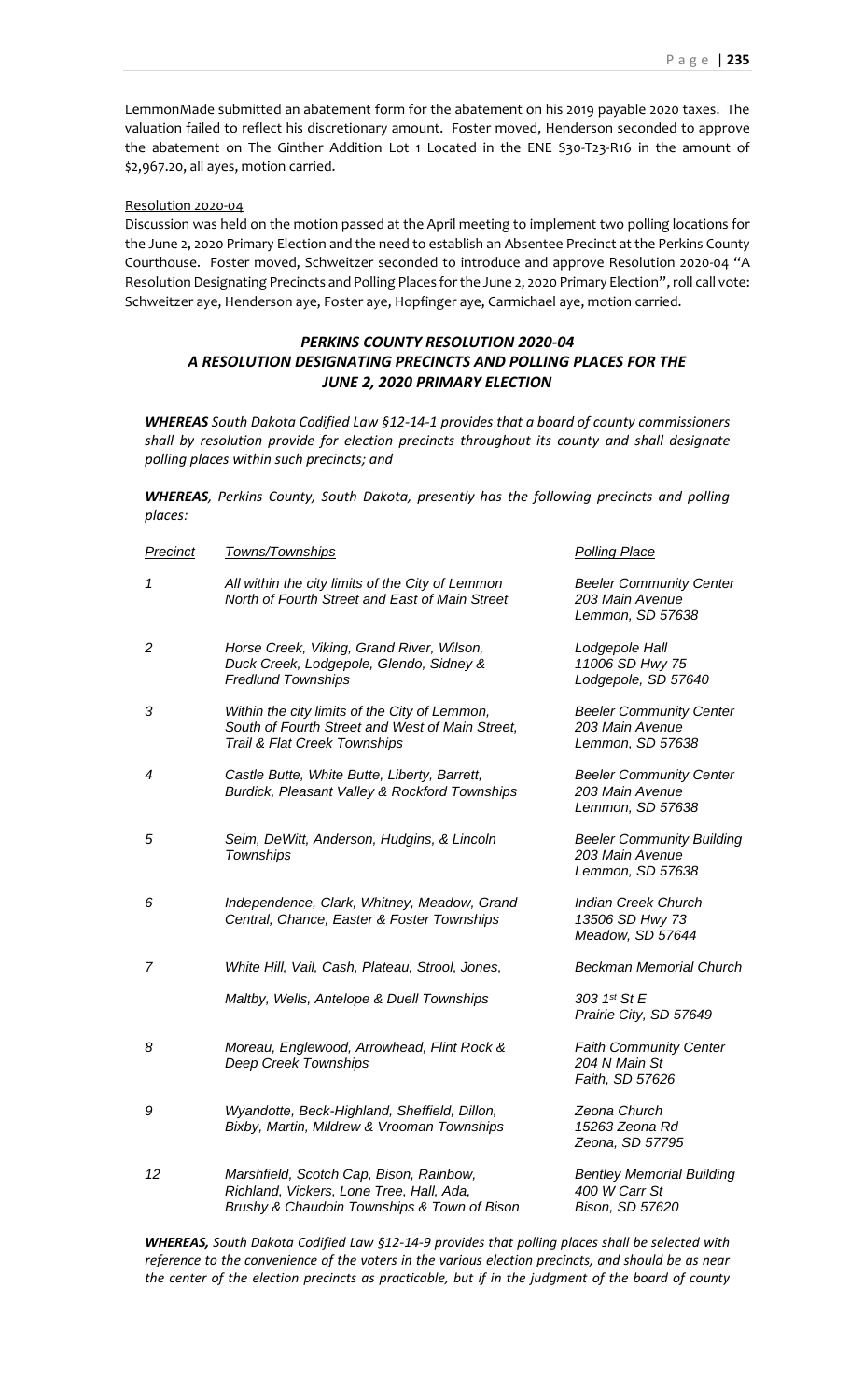*commissioners the convenience of the voters will be served thereby or if communication can be thereby made available, the polling place may be located outside the boundaries of the precinct; and*

*WHEREAS, South Dakota Codified Law §12-19-37 provides that a county may create by resolution a special precinct to be known as an absentee ballot precinct, and at said precinct all absentee ballots cast at any election shall be counted; and*

*WHEREAS, an outbreak of a severe respiratory disease, COVID-19, which is caused by and is transmitted by the person-to-person spread of the novel coronavirus, started in late 2019 and has currently been detected in more than 100 countries, including the United States; and*

*WHEREAS, the World Health Organization has designated COVID-19 a pandemic, and the United States Centers for Disease Control and Prevention (CDC) has declared a public health emergency; and*

*WHEREAS, Governor Kristi Noem, through Executive Order 2020-04, declared South Dakota to be in a State of Emergency due to the COVID-19 pandemic, and re-authorized said declaration and extended the State of Emergency through Executive Order 2020-15; and*

*WHEREAS, Governor Kristi Noem, through Executive Order 2020-12, ordered and directed certain precautionary actions to be undertaken by counties and municipalities to mitigate the spread of the COVID-19, including the implementation of CDC hygiene practices, restricting public gatherings of ten people or more, and protecting critical infrastructure; and*

*WHEREAS, Governor Kristi Noem anticipates that both the COVID-19 pandemic and State of Emergency will last for a period of four or more months, during which time a statewide primary election has been scheduled for June 2, 2020; and*

*WHEREAS, in an effort reduce the potential for transmitting COVID-19 throughout the state during the election primary, the Perkins County Finance Office has contacted all eligible voters in Perkins County about considering the use of absentee balloting rather than in-person voting on June 2, 2020; and*

*WHEREAS, it is reasonably anticipated that the actions taken by the South Dakota Secretary of State will result in more eligible voters using absentee balloting than has otherwise previously occurred throughout the state to date, including an anticipated increase in absentee voting by eligible Perkins County voters; and*

*WHEREAS, while the Perkins County Board of Commissioners support the executive orders of Governor Noem, and the actions taken by the South Dakota Secretary of State, the Perkins County Commission also acknowledges the need to protect the suffrage rights of all eligible Perkins County voters to participate in the June 2, 2020, primary election through in-person voting at established precinct polling locations; and*

*WHEREAS, the Perkins County Board of Commissioners believe that CDC hygiene practices, public gathering restrictions, and such other orders and commands contained within Governors Noem's Executive Orders necessitate that the polling places made available for in-person voting in Perkins County on June 2, 2020, be appropriately staffed, carefully monitored, thoroughly sanitized, meet the handicap accessibility requirements of the Help America Vote Act, and meet such other accessibility requirements as established by state and federal law; and*

*WHEREAS, it is the belief of the Perkins County Board of Commissioners, following a review of all of the above-indicated requirements, the assessment of county resources, and the investigation of suitable public gathering sites, that all of the Precincts in Perkins County should be assigned to two in-person voting polling places during the June 2, 2020, primary election; and*

*WHEREAS, it is the opinion of the Perkins County Board of Commissioners that the Beeler Community Center, 203 Main Ave, Lemmon, SD and the Bentley Memorial Building, 400 West Carr Street, Bison, SD are the most suitable polling locations for Perkins County Precincts for in-person voting during the June 2, 2020, primary election.*

*NOW, THEREFORE BE IT RESOLVED by the Perkins County Board of Commissioners that the polling location for Precinct #1, Precinct #3, Precinct #4 and Precinct #5 be held at the Beeler Community Center, 203 Main Ave, Lemmon, SD, and Precinct #2, Precinct #6, Precinct #7, Precinct #8, Precinct #9 and Precinct #12 as described above, be moved to the Bentley Memorial Building , 400 West Carr Street, Bison, SD for the June 2, 2020, primary election; and*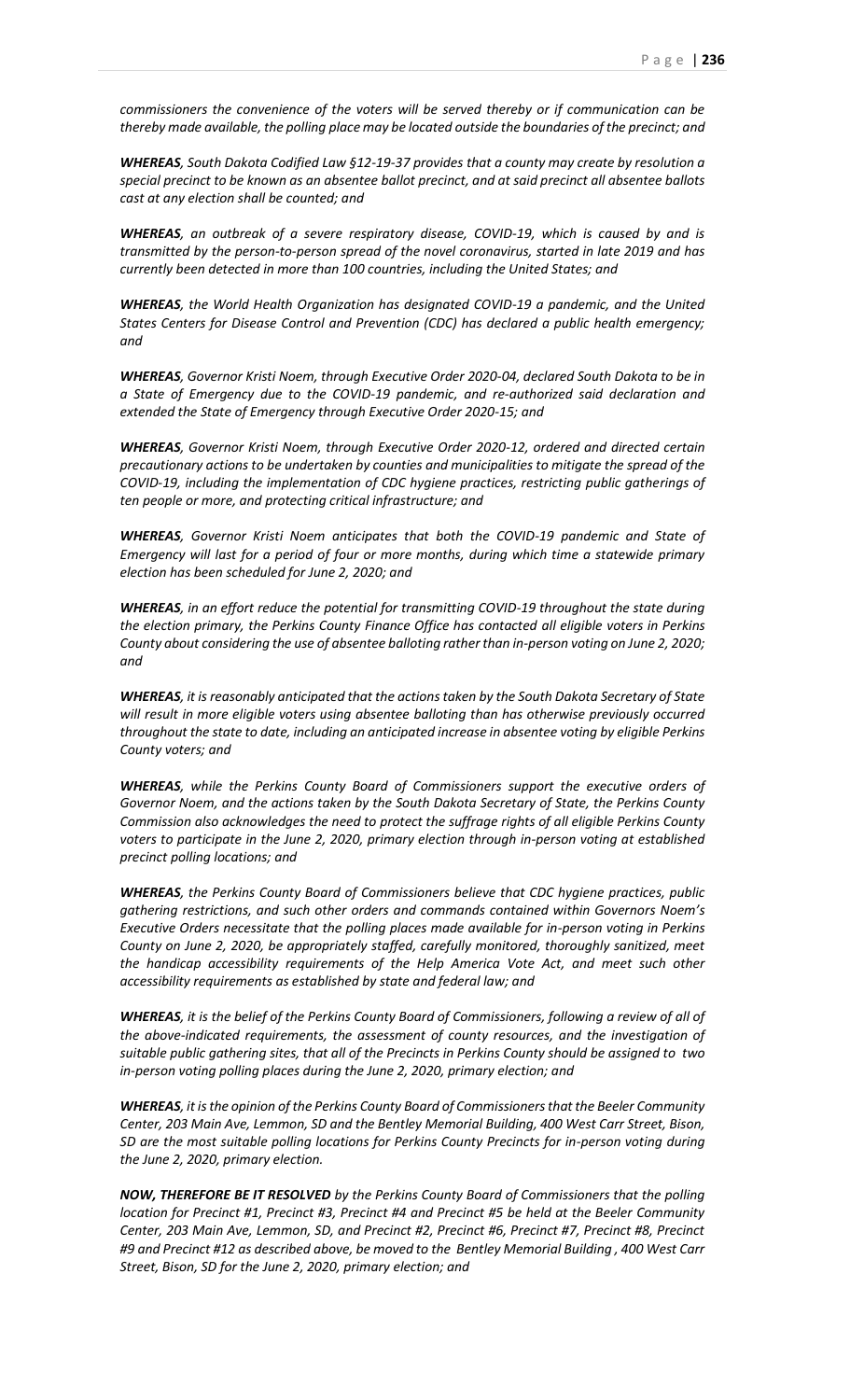## Cell Phone Reimbursement

Finance Officer Chapman requested cell phone reimbursement per Perkins County Employee Policy. Foster moved, Hopfinger seconded to approve cell phone reimbursement to the Finance Officer retroactive to January 1, 2020, all ayes, motion carried.

# Delinquent Tax Agreement

Finance Officer Chapman received a Delinquent Tax Agreement from Tonya Luna for NW Townsite Co 2<sup>nd</sup> Addn Blk 4 Lots 7,8,9 & 10, NW Townsite Co 2<sup>nd</sup> Addn W 70' of Lot 11 & W 100' of Lot 12 and NW Townsite Co 2<sup>nd</sup> Addn E 70' of Lot 11 & E 40' of Lot 12. Henderson moved, Foster seconded to approve the Delinquent Tax Agreement with Tonya Luna for NW Townsite Co 2<sup>nd</sup> Addn Blk 4 Lots 7,8,9 & 10, NW Townsite Co  $2^{nd}$  Addn W 70' of Lot 11 & W 100' of Lot 12 and NW Townsite Co 2<sup>nd</sup> Addn E 70' of Lot 11 & E 40' of Lot 12, motion carried.

# Entity Authorization

- Finance Officer Chapman requested a motion to update the Entity Authorization for Perkins County and also the Perkins County Register of Deeds. Foster moved, Carmichael seconded to update the Entity Authorization for Perkins County listing Sylvia Chapman, Sara Stadler and Wendi McCall as signatories for the Perkins County Bank Accounts, motion carried.
- Carmichael moved, Hopfinger seconded to update the Entity Authorization for the Perkins County Register of Deeds listing Heidi Stevens and Amanda Larson as signatories for the Perkins County Register of Deeds Bank Account, motion carried.

# Resignation

Paula Kopren submitted her resignation effective April 29, 2020. Henderson moved, Foster seconded to accept her resignation and to pay out unused vacation with her final paycheck, motion carried.

# Courthouse Reopening

Discussion was held on the COVID-19 situation as regards to the closure of the courthouse. Foster moved, Henderson seconded to open the courthouse to the public effective May 12<sup>th</sup> following the CDC guidelines of social distancing set by the SD Department of Health and the CDC, motion carried.

## Employee Transfer

Foster moved, Carmichael seconded to approve Wendi McCall's transfer from the DOE office to the Finance Office and to set her wage at \$16.20 per hour, all ayes, motion carried.

# Liquor License Renewals

- Hopfinger moved, Foster seconded to approve Wirehair Inc's application for renewal of License #RB-19071, Retail (on-off sale) Malt Beverage & SD Farm Wine License, motion carried.
- Foster moved, Henderson seconded to approve K-T 's application for renewal of License #RB-25238, Retail (on-off sale) Malt Beverage & SD Farm Wine License, motion carried.

## Sheriff Kelly Serr

Sheriff Kelly Serr has requested authorization to apply for a federal grant opportunity from the South Dakota Office of Highway Safety. Foster moved, Hopfinger seconded to authorize Sheriff Serr to apply for the federal grant opportunity from the South Dakota Office of Highway Safety grant for radar equipment and speed enforcement, all ayes, motion carried.

## Resolution 2020-06

Hopfinger moved, Foster seconded to introduce and approve Resolution 2020-06 "Wildland Fire Resolution", roll call vote: Henderson aye, Foster aye, Hopfinger aye, Schweitzer aye, Carmichael aye, motion carried.

## *Resolution 2020-06*

*WHEREAS, the South Dakota Wildland Fire Coordinator is authorized to assist in fighting range fires through the State, and*

*WHEREAS, a county must formally request his assistance pursuant to SDCL 41-20-8.1;*